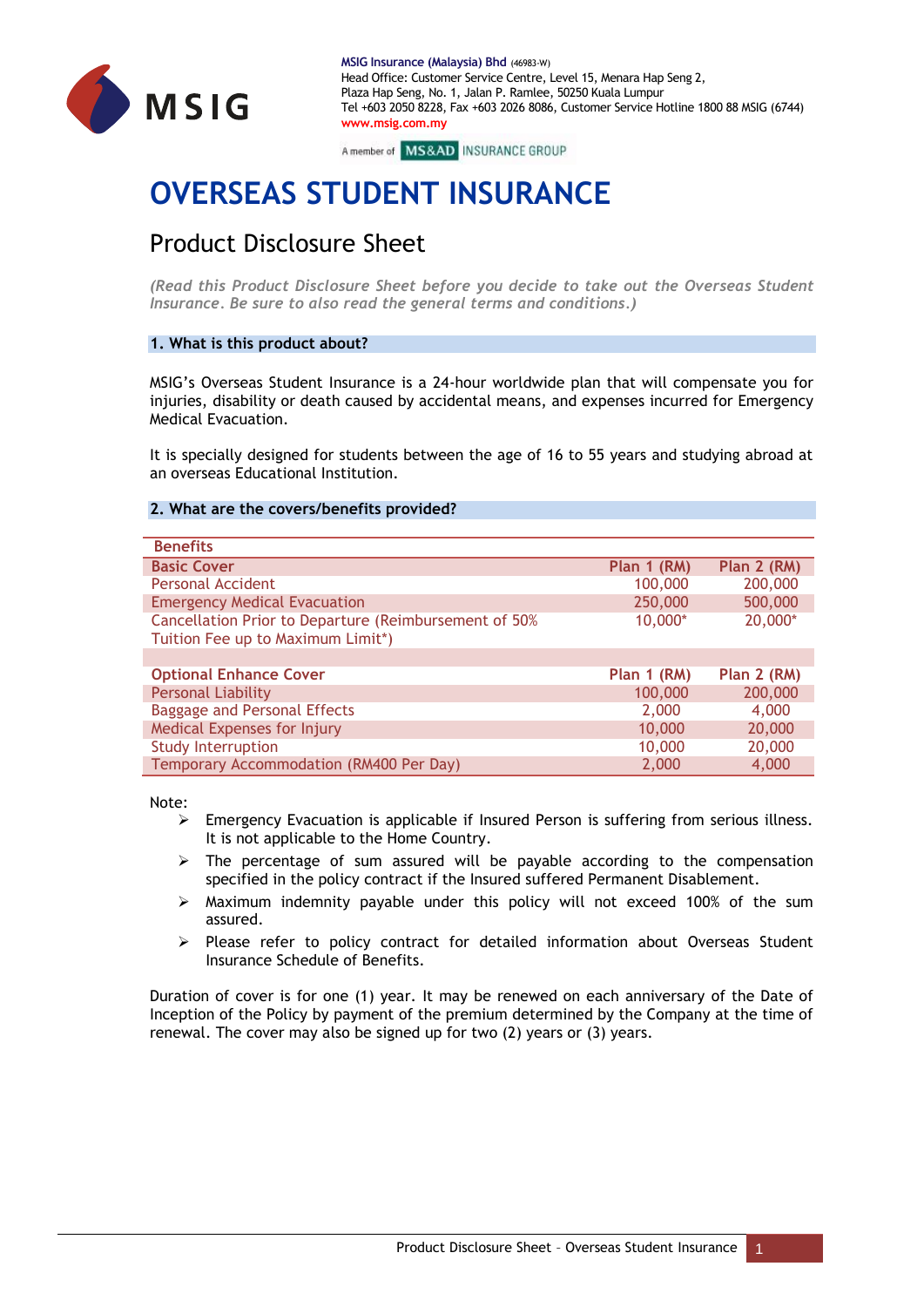

A member of MS&AD INSURANCE GROUP

### **3. How much premium do I have to pay?**

The total premium that you have to pay depends on the plan you selected and it may vary depending on our underwriting requirements.

| <b>Basic Cover</b>                                        | Plan 1 (RM) | Plan 2 (RM) |
|-----------------------------------------------------------|-------------|-------------|
| a. 1 Year                                                 | 250         | 450         |
| b. 2 Years                                                | 475         | 855         |
| c. 3 Years                                                | 675         | 1,215       |
| <b>Yearly Renewal on Basic Cover</b>                      | 238         | 428         |
|                                                           |             |             |
| <b>Optional Enhanced Cover (inclusive of Basic Cover)</b> | Plan 1 (RM) | Plan 2 (RM) |
| d. 1 Year                                                 | 430         | 800         |
| e. 2 Years                                                | 818         | 1,528       |
| f. 3 Years                                                | 1,168       | 2,168       |
| <b>Yearly Renewal on Optional Enhanced Cover</b>          | 408         | 768         |

### **4. What are the fees and charges that I have to pay?**

| I vne |
|-------|
|-------|

**Type Amount**

- Commissions paid to the Insurance Adviser 25% of premium
- 
- Stamp Duty **Contract Contract Contract Contract Contract Contract Contract Contract Contract Contract Contract Contract Contract Contract Contract Contract Contract Contract Contract Contract Contract Contract Contract Con**

# **5. What are some of the key terms and conditions that I should be aware of?**

- **Importance of Disclosure**  You must take reasonable care not to misrepresent when answering questions in the proposal form or in any request made by the Company and check the information you have provided is complete and accurate. You should also disclose all relevant information which may influence the Company in the acceptance of this insurance, decide the terms and the premium you will pay. If you do not take reasonable care and the information provided by you is incomplete or inaccurate, this may affect your claim. Your responsibility to provide complete and accurate information when requested by the Company shall continue until the time of you entering into, making changes to or renewing your insurance.
- **Cash Before Cover** (applicable to Individual policyholders only) This insurance policy shall not be effective unless the premium due has been paid. The premium warranty condition stated in the policy is hereby deleted.
- **Premium Warranty** (Others) This insurance policy is automatically cancelled unless the full premium is paid within 60 days from commencement date of cover.
- **Notice of Claim**  Claims or potential claims must be notified to us within the Notification Period. A fully completed Claim Form together with supporting medical information must be submitted to us within a period of 30 days from first notification. In cases of accident or acute medical emergency which prevents the Insured Person from complying with this condition, written notification together with supporting medical information must be submitted to us as soon as reasonably possible thereafter.

# **Automatic Termination**

The cover will terminate if insured:

- returned to his/her Home Country permanently; or
- on graduation after the Insured has completed his/her final examinations up to a maximum of 3 months after the final examinations; or
- ceases to be a full-time student for whatever reasons in the stated Educational Institutions; or
- upon expiry of the Policy whichever is earlier.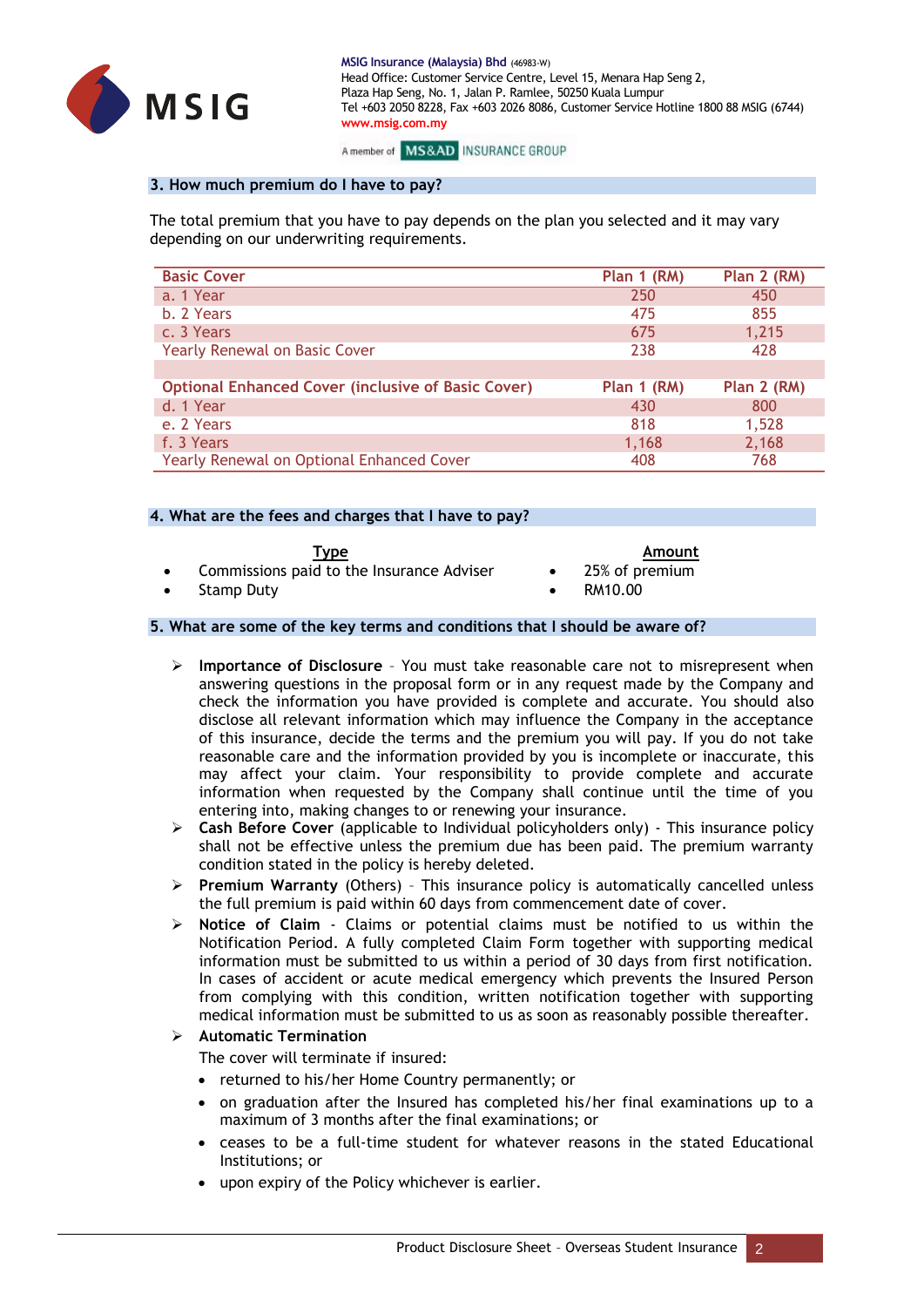

A member of MS&AD INSURANCE GROUP

Unless renewed, the coverage will cease on expiry date and we shall strictly not be liable.

*Note: This list is non-exhaustive. Please refer to the policy contract for the terms and conditions under this policy.*

#### **6. What are the major exclusions under this policy?**

This policy does not cover the following events:

- $\triangleright$  War and related risks
- Government Regulations or Acts or Authorities
- $\triangleright$  Hazardous sports including parachuting, hang gliding, mountaineering, pot-holing or rock climbing, any kind of race (other than on foot or swimming) or trial of speed or reliability, underwater activities necessitating the use of compressed air or gas
- $\triangleright$  Suicide, self-inflicted injury or wilful exposure to peril (other than in an attempt to save a human life)
- $\triangleright$  Pregnancy, childbirth, physical or mental defect or infirmity
- $\triangleright$  AIDS, AIDS-related complex or sexually-transmitted diseases
- $\triangleright$  Drug abuse unless the drug is taken in accordance with an authorized medical prescription (but not for the treatment of drug addiction)
- $\triangleright$  Air travel except as a passenger in a fully licensed passenger carrying aircraft
- $\triangleright$  Any crew, trade, technical or sporting activity in connection with an aircraft
- $\triangleright$  Act of Terrorism
- $\triangleright$  Pre-Existing Conditions of the Insured Person
- $\triangleright$  Cost of Burial in Home Country

*Note: This list is non-exhaustive. Please refer to the policy contract for the full list of exclusions under this policy.*

#### **7. Can I cancel my policy?**

You may cancel the policy at any time by giving a written notice to us. You will be entitled to a refund premium based on the short-period rates for the unexpired period of cover. No refund of premium is allowed if there is a claim made during the current policy year.

#### **8. What do I need to do if there are changes to my contact/personal details?**

You must advise us in writing as soon as you are aware of any change in the employment, occupation, duties or pursuits of any Insured Person, or any other change which may affect the risk profile. You may be required to pay additional premium as a result of any such change.

#### **9. Where can I get further information?**

Should you require additional information about Overseas Student Insurance, please refer to the *insuranceinfo* booklet on 'Personal Accident Insurance', available at all our branches or you can obtain a copy from the insurance adviser or visit [www.insuranceinfo.com.my.](http://www.insuranceinfo.com.my/)

If you have any enquiries, please contact us at:

**MSIG Insurance (Malaysia) Bhd (46983-W) Customer Service Centre: Level 15, Menara Hap Seng 2, Plaza Hap Seng No. 1, Jalan P. Ramlee 50250 Kuala Lumpur Tel : (603) 2050 8228 Fax : (603) 2026 8086**